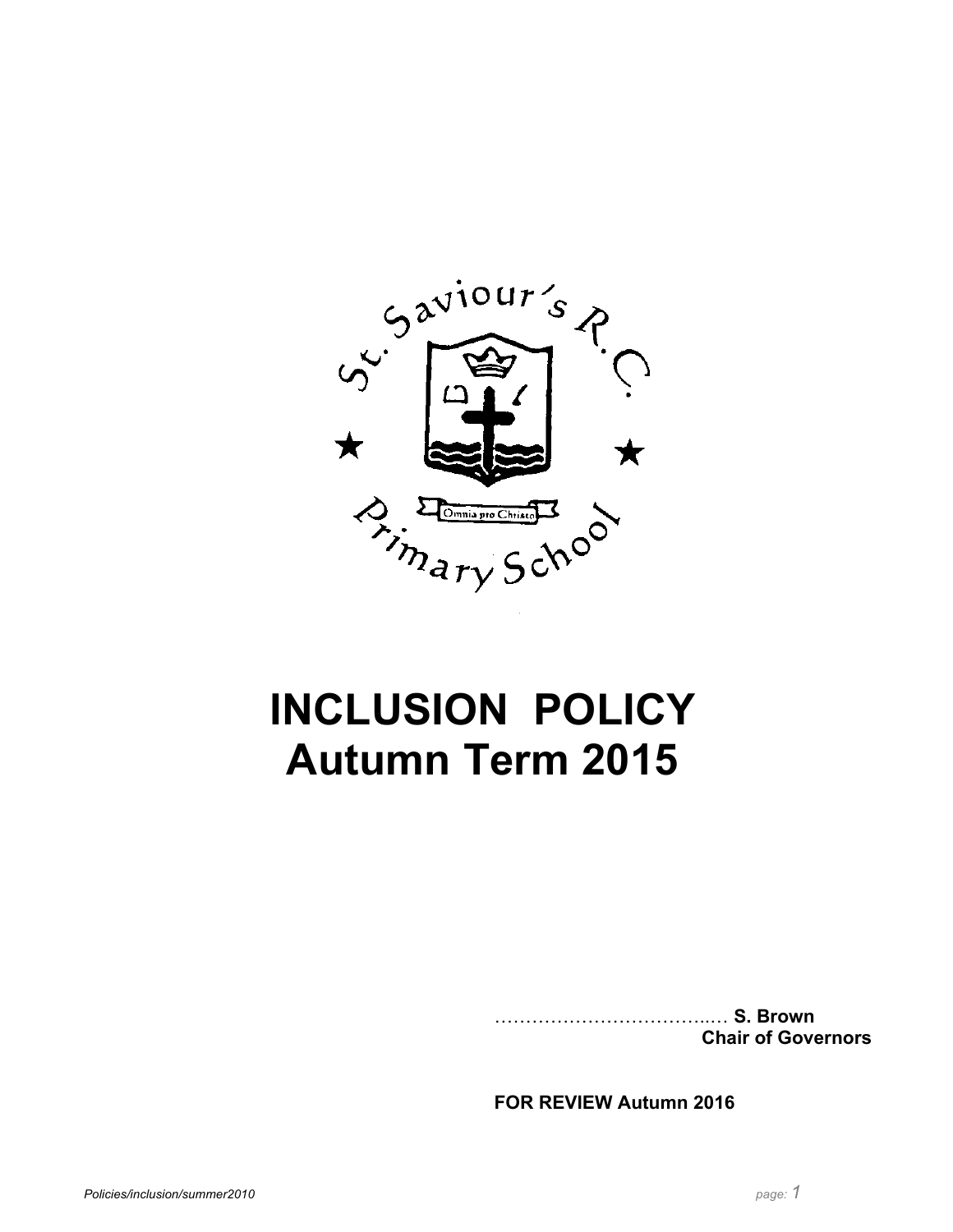

## **St. Saviour's RC Primary School**



### **INCLUSION POLICY**

#### **MISSION STATEMENT:**

THE PERSON AND TEACHINGS OF JESUS CHRIST ARE CENTRAL TO OUR CATHOLIC COMMUNITY.

WE LOOK TO JESUS FOR EXAMPLE AND INSPIRATION IN ALL AREAS OF SCHOOL LIFE.

HIS GOSPEL VALUES UNDERPIN AND PERMEATE EVERYTHING WE DO.

**~~~~~~~~~~~~~~~~~~~~~~~~~~~~~**

#### 1. **Introduction**

St. Saviour's School values the individuality of all of our children, and that of the families that they come from. We are committed to giving all of our children every opportunity to achieve the highest of standards. We do this by taking account of pupils' varied life experiences and needs. We offer a broad and balanced curriculum and have high expectations for all children. The achievements, attitudes and well-being of all our children matter. This policy helps to ensure that this school promotes the individuality of all our children, irrespective of ethnicity, attainment, age, disability, gender or background.

#### 2. **Aims and objectives**

2.1 Our school aims to be an inclusive school. We actively seek to remove the barriers to learning and participation that can hinder or exclude individual pupils, or groups of pupils. This means that equality of opportunity must be a reality for our children. We make this a reality through the attention we pay to the different groups of children within our school:

- girls and boys;
- minority ethnic groups;
- children who need support to learn English as an additional language;
- children with special educational needs;
- children with disabilities
- able, gifted and talented children;
- children who are at risk of disaffection or exclusion;
- minority faith groups

2.2 The National Curriculum is our starting point for planning a curriculum that meets the specific needs of individuals and groups of children. We meet these needs through:

- setting suitable learning challenges;
- responding to children's diverse learning needs;
- overcoming potential barriers to learning and assessment for individuals and groups of pupils;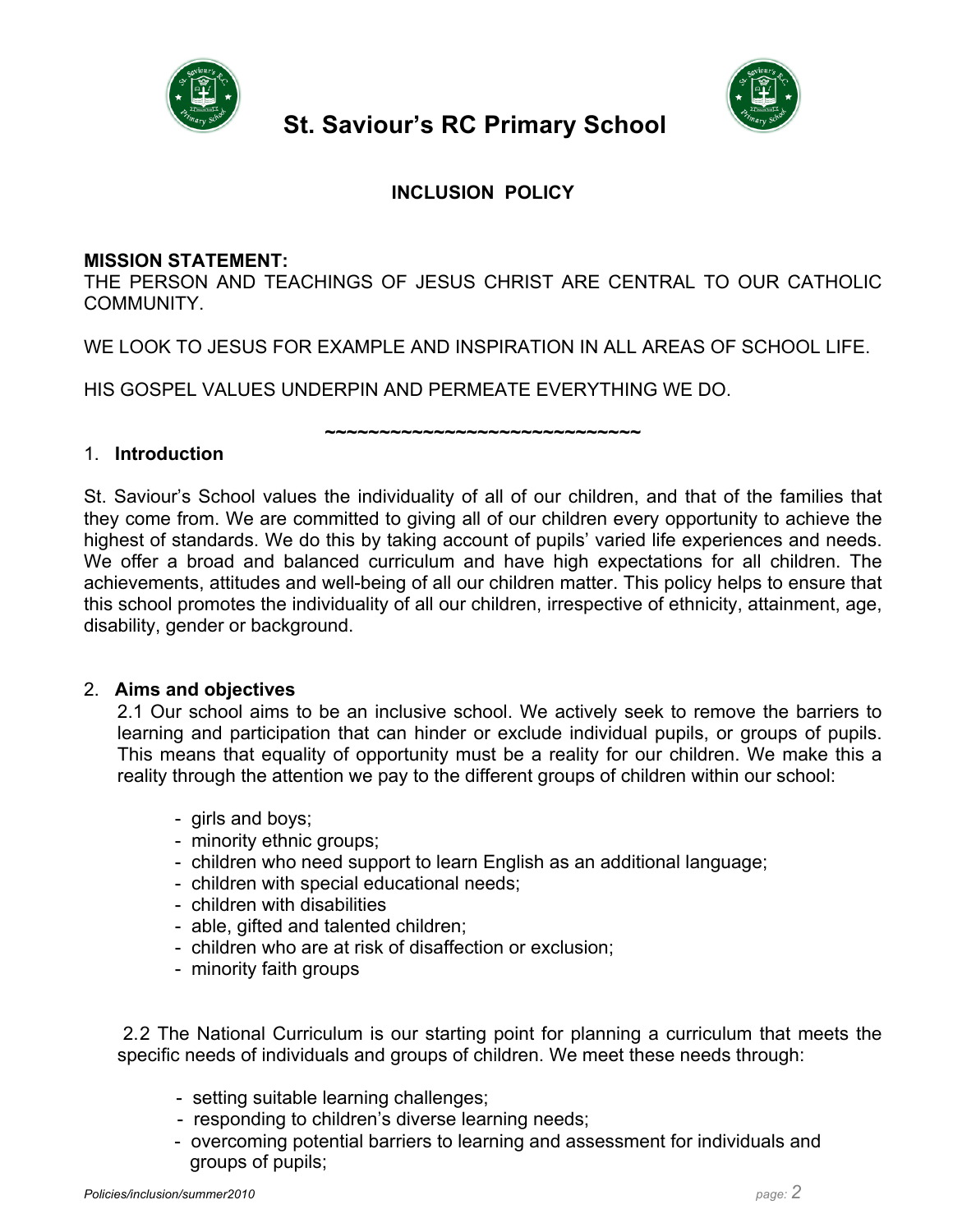2.3 We achieve educational inclusion by continually reviewing what we do, through asking ourselves these key questions:

- do all our children achieve their best?
- are there differences in the achievement of different groups of children?
- what are we doing for those children who we know are not achieving their best?
- are our actions effective?
- are we successful in promoting racial harmony and preparing pupils to live in a diverse society?

#### 3. **Teaching and learning style**

3.1 We aim to give all our children the opportunity to succeed and reach the highest level of personal achievement. We analyse the attainment of different groups of pupils to ensure that all pupils are achieving as much as they can. We also make ongoing assessments of each child's progress. Teachers use this information when planning their lessons. It enables them to take into account the abilities of all their children. For some children, we use the programmes of study from earlier key stages. This enables some of our children to make progress in their own lessons, perhaps after significant amounts of time spent away from school.

3.2 When the attainment of a child falls significantly below the expected level, teachers enable the child to succeed by planning work that is in line with that child's individual needs. Where the attainment of a child significantly exceeds the expected level of attainment, teachers use materials from a later key stage, or extend the breadth of work within the area or areas for which the child shows particular aptitude.

3.3 Teachers are familiar with the equal opportunities legislation covering race, gender and disability.

- 3.4 Teachers ensure that all children:
	- feel secure and know that their contributions are valued;
	- appreciate and value the differences they see in others;
	- take responsibility for their own actions;
	- participate safely in clothing that is appropriate to their religious beliefs;
	- are taught in groupings that allow them all to experience success;
	- use materials that reflect a range of social and cultural backgrounds, without stereotyping;
	- have a common curriculum experience that allows for a range of different learning styles;
	- have challenging targets that enable them to succeed;
	- participate fully, regardless of disabilities or medical needs.

#### **4. Children with disabilities**

4.1 Some children in our school have disabilities. We are committed to meeting the needs of these children, as we are to meeting the needs of all groups of children within our school. The school fully meets the requirements and duties of the Equality Act 2010. All reasonable steps are taken to ensure that these children are not placed at a substantial disadvantage compared to non-disabled children.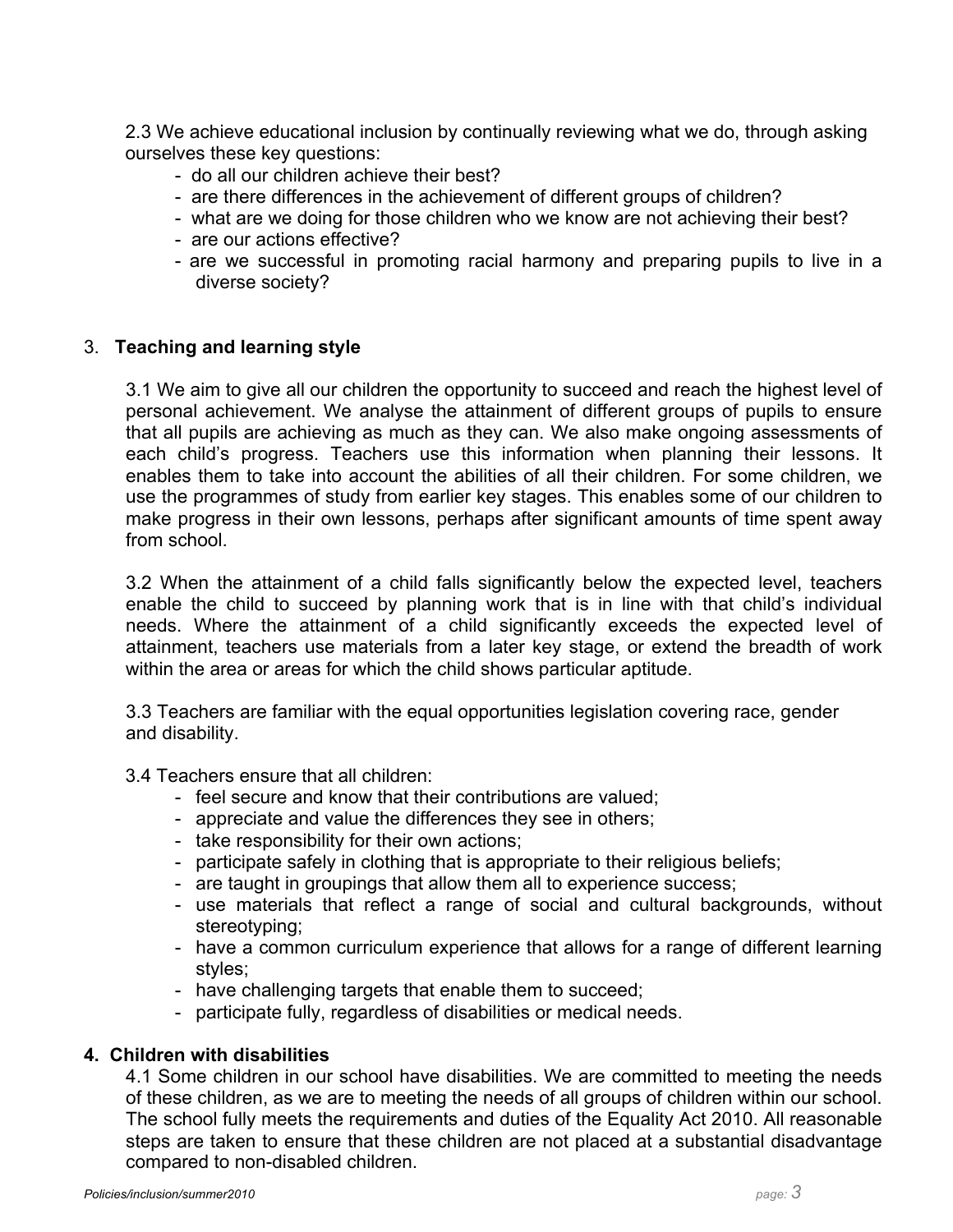4.2 St. Saviours is committed to providing an environment that allows disabled children full access to all areas of learning. All our classroom entrances are wide enough for wheelchair access, and the designated points of entry for our school also allow wheelchair access. The school has a stair lift and a stair riser, and a toilet suitable for a wheelchair user both in the Infant annexe and in the main building adjacent to the Reception foyer *(available for Visitors as well as pupils).* We also have in place a permanent ramp for access to all junior classrooms from the playground and similarly a ramp leading up to the Music Room/After School Club room.

4.3 Teachers modify teaching and learning expectations as appropriate for children with disabilities. For example, they may give additional time to complete certain activities, or they may modify teaching materials. In their planning teachers ensure that they give children with disabilities the opportunity to develop skills in practical aspects of the curriculum.

4.4 Teachers ensure that the work undertaken by disabled children:

- takes account of their pace of learning and the equipment they use;
- takes account of the effort and concentration needed in oral work, or when using, for example, vision aids;
- is adapted or offers alternative activities in those subjects where children are unable to manipulate tools or equipment, or use certain types of materials;
- allows opportunities for them to take part in educational visits and other activities linked to their studies;
- includes approaches that allow hearing-impaired children to learn about sound in science and music, and visually-impaired children both to learn about light in science, and also to use visual resources and images both in art and design and in design and technology;
- uses assessment techniques that reflect their individual needs and abilities.

#### **5 Disapplication and modification**

5.1 The school can, where necessary, modify or disapply the National Curriculum and its assessment arrangements. Our school policy is to do this only in exceptional circumstances. The school makes every effort to meet the learning needs of all its children, without recourse to disapplication or modification. We achieve this through greater differentiation of the child's work, or through the provision of additional learning resources. When necessary, we also support learning through appropriate external specialists. In such cases, teachers work closely with these specialists to support the child.

5.2 In exceptional circumstances we may decide that modification or disapplication is the correct procedure to follow. We would only do this after detailed consultation with parents and the Local Education Authority. The school's governor with responsibility for special educational needs would also be closely involved in this process. We would ensure that every effort had been made to provide the necessary support from within the school's resources before considering such action.

5.3 Should we go ahead with modification or disapplication, we would do so through:

- Section 364 of the Education Act (1996). This allows modification or disapplication of the National Curriculum, or elements of it, through a statement of special